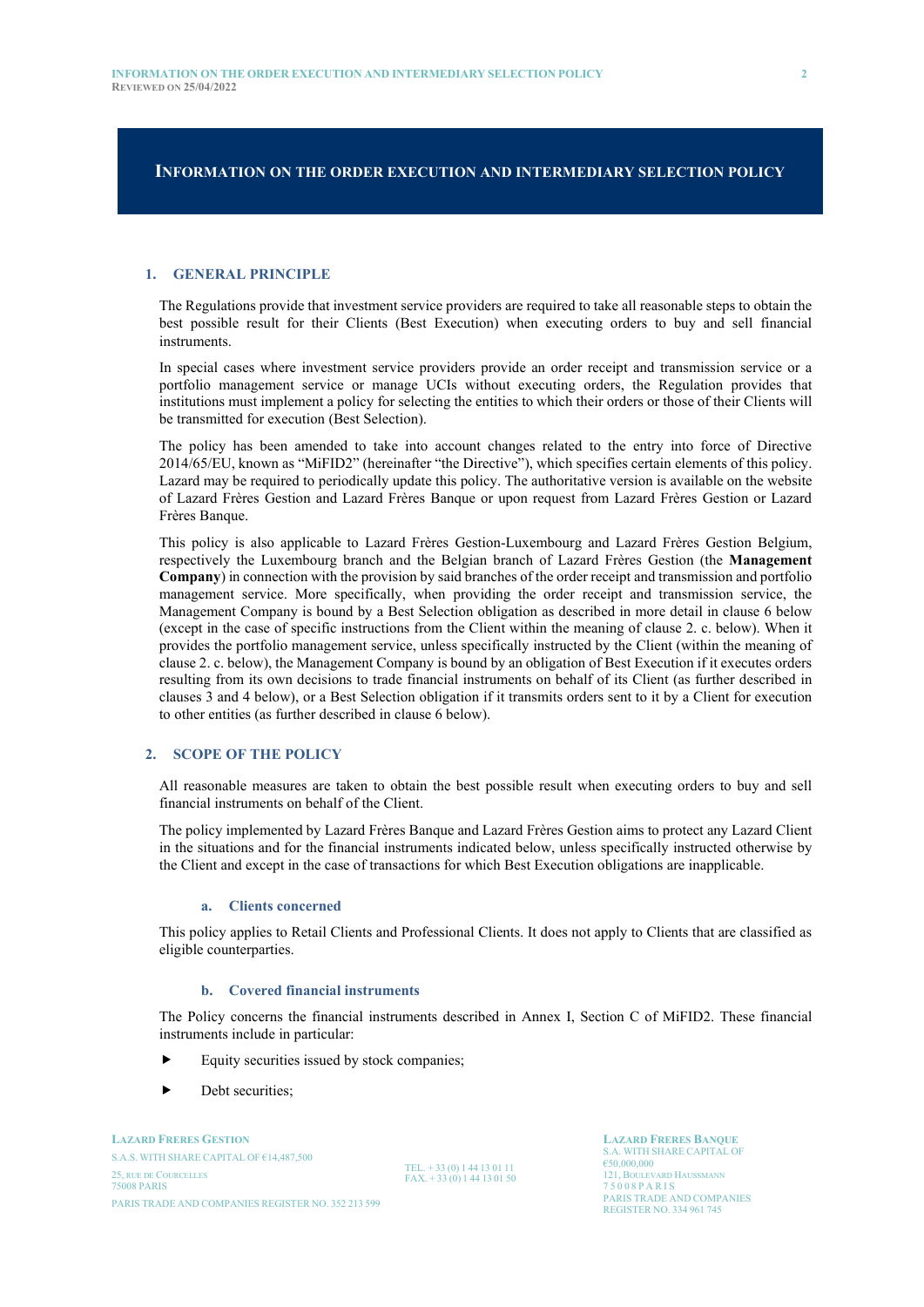#### **INFORMATION ON THE ORDER EXECUTION AND INTERMEDIARY SELECTION POLICY 3 REVIEWED ON 25/04/2022**

- Units or shares of Undertakings for Collective Investment in Transferable Securities and Alternative Investment Funds (UCITS and AIFs);
- Financial contracts or forward financial instruments;

### **c. Specific instructions**

When the Client gives a specific instruction regarding the execution of an order, Lazard may, with regard to the elements of the order covered by this instruction, be unable to take the measures provided for and applied in the context of this policy.

This will be the case in particular if the Client gives specific instructions to the Management Company (and the Management Company expressly agrees) to transmit (i) all orders received from the Client under the order receipt and transmission agreement or (ii) all orders resulting from its own decisions to trade financial instruments on behalf of its Client in respect of the portfolio management agreement to the bank holding the Client's account for the purpose of execution of these orders by the bank in question (and under the sole responsibility of the bank in question in accordance with the latter's best execution policy).

Lazard will execute the order in accordance with this specific instruction and shall be considered to have fulfilled its obligations in terms of order execution and selection of intermediaries insofar as the order (or a specific aspect of the order) is executed following the specific instruction given by the Client in respect of that order (or this specific aspect of the order).

#### **d. Excluded transactions**

This policy does not apply in the case of OTC transactions entered into by Lazard with a Professional Client or a Retail Client where:

- $\blacktriangleright$  the transaction is concluded following the Client's acceptance of a price that it previously requested from Lazard ("request for quote") for financial instruments for which the Client is able to compare Lazard's offer with that of one or more competitors (e.g. debt securities); or
- the transaction involves instruments structured for the Client's needs and is based on a specific offer (e.g. EMTNs or any OTC financial contracts).

In such a case, the general obligation to act honestly, fairly and professionally in the best interests of the Client will always be satisfied.

## **3. EXECUTION VENUES**

The execution venues on which orders to buy and sell clients' financial instruments may be executed include regulated markets, multilateral trading facilities, organised trading facilities, systematic internalisers, market makers or other liquidity providers, or entities that perform tasks similar to those carried out by any of the aforementioned venues in a third country, as defined by MiFID2, subject to the Client's specific instructions.

Lazard may provide an order execution service on behalf of its Clients on forward foreign exchange financial instruments and debt securities.

Based on the factors and criteria of Best Execution mentioned below and subject to the specific instructions of its Clients, Lazard Frères Gestion is considered by Lazard Frères Banque the intermediary in which Lazard places the greatest confidence in honouring its obligation to take all reasonable measures to obtain the best possible result when executing its Clients' orders on such financial instruments.

Lazard reserves the right to use other execution venues if Lazard deems it appropriate.

**LAZARD FRERES GESTION** S.A.S. WITH SHARE CAPITAL OF  $614,487,500$ 25, RUE DE COURCELLES<br>
25, RUE DE COURCELLES<br>
25, OOS PARIS<br>
25, OOS PARIS<br>
25, OOS PARIS 75 0 0 8 P ARIS 2008 PARIS 2008 P ARIS 2008 P ARIS 2008 P ARIS 2008 P ARIS PARIS TRADE AND COMPANIES REGISTER NO. 352 213 599

TEL. + 33 (0) 1 44 13 01 11  $FAX + 33(0)144130150$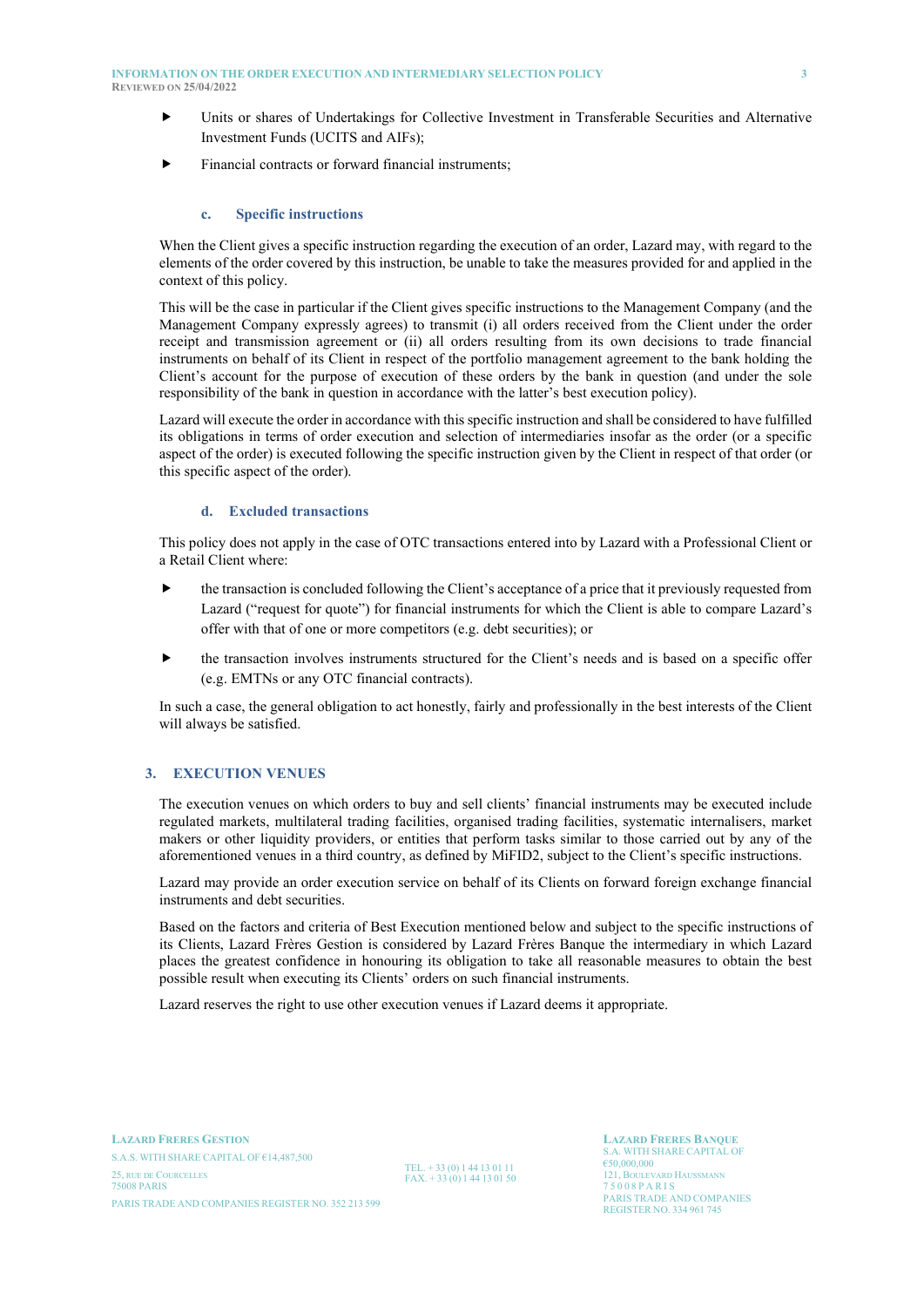## **4. FACTORS AND CRITERIA OF THE ORDER EXECUTION POLICY**

The principle of Best Execution is an obligation of best efforts. In accordance with Article 27 MiFID2, Lazard shall take all reasonable measures when executing orders to buy and sell financial instruments on behalf of its Clients to obtain the best possible result for its Clients, taking into account the following factors:

- price of the financial instrument;
- $\blacktriangleright$  execution costs:
- speed of execution;
- likelihood of execution and settlement of the order;
- order size;
- **Exercise** nature of the order; and
- any other consideration relating to the nature of the order.

In accordance with Delegated Regulation No. 2017/565 supplementing MiFID2, in order to determine the relative importance of the factors mentioned above, Lazard takes into account the following other criteria:

- the characteristics of the Client, including the Client's status as a Retail Client, Professional Client or Eligible Counterparty;
- the characteristics of the order in question;
- the characteristics of the financial instruments that are the subject of this order; and
- $\blacktriangleright$  the characteristics of the execution venues to which this order is routed.

In most cases, price, cost and liquidity are the most important Best Execution factors to take into account in order to obtain the best possible result for Clients. Nevertheless, in certain circumstances and for certain Clients, financial instruments or markets, Lazard may, at its discretion in the absence of specific instructions from the Client, favour other Best Execution factors, in particular:

with regard to orders relating to securities to which rights are attached, Lazard may prioritise the speed of execution in order to enable the effective exercise of these rights.

In accordance with MiFID2, for Retail Clients, the best possible result is determined on the basis of the total price, representing the price of the financial instrument and the costs related to execution, which include all expenses incurred by the Client directly related to the execution of the order, including costs specific to the execution of the order, clearing and settlement fees and all other fees possibly paid to third parties involved in the execution of the order.

# **5. CASE OF GROUPED ORDERS**

Lazard recognises the ability to group Client orders with other Client orders. When Lazard decides to group Clients' orders, Lazard makes sure it is unlikely that this grouping will be detrimental overall to any of the Clients whose orders are grouped.

In this case, Lazard hereby informs the Client that this grouping may in certain cases be less favourable for the Client than the execution of a non-grouped order on the one hand and, on the other hand, that it implements an order distribution policy that entails fair distribution procedures and, if necessary, will be able to provide the volume impact and price on this breakdown for each order.

Where Clients' orders are grouped and these grouped orders are only partially executed, Lazard must ensure that the transactions are not detrimental to the Clients' interests and are allocated on a priority basis according to pre-established objective rules.

This rule does not apply when Lazard is able to demonstrate that without such a grouping, Clients' orders could not have benefited from such advantageous conditions.

**LAZARD FRERES GESTION** S.A.S. WITH SHARE CAPITAL OF  $614.487,500$ 25, RUE DE COURCELLES<br>
25, RUE DE COURCELLES<br>
25, RUE DE COURCELLES<br>
25, RUE DE COURCELLES<br>
25, 008 PARIS<br>
25, 008 PARIS<br>
25, 008 PARIS 75 0 0 8 P ARIS 2008 PARIS 2008 P ARIS 2008 P ARIS 2008 P ARIS 2008 P ARIS PARIS TRADE AND COMPANIES REGISTER NO. 352 213 599

TEL. + 33 (0) 1 44 13 01 11  $FAX + 33(0)144130150$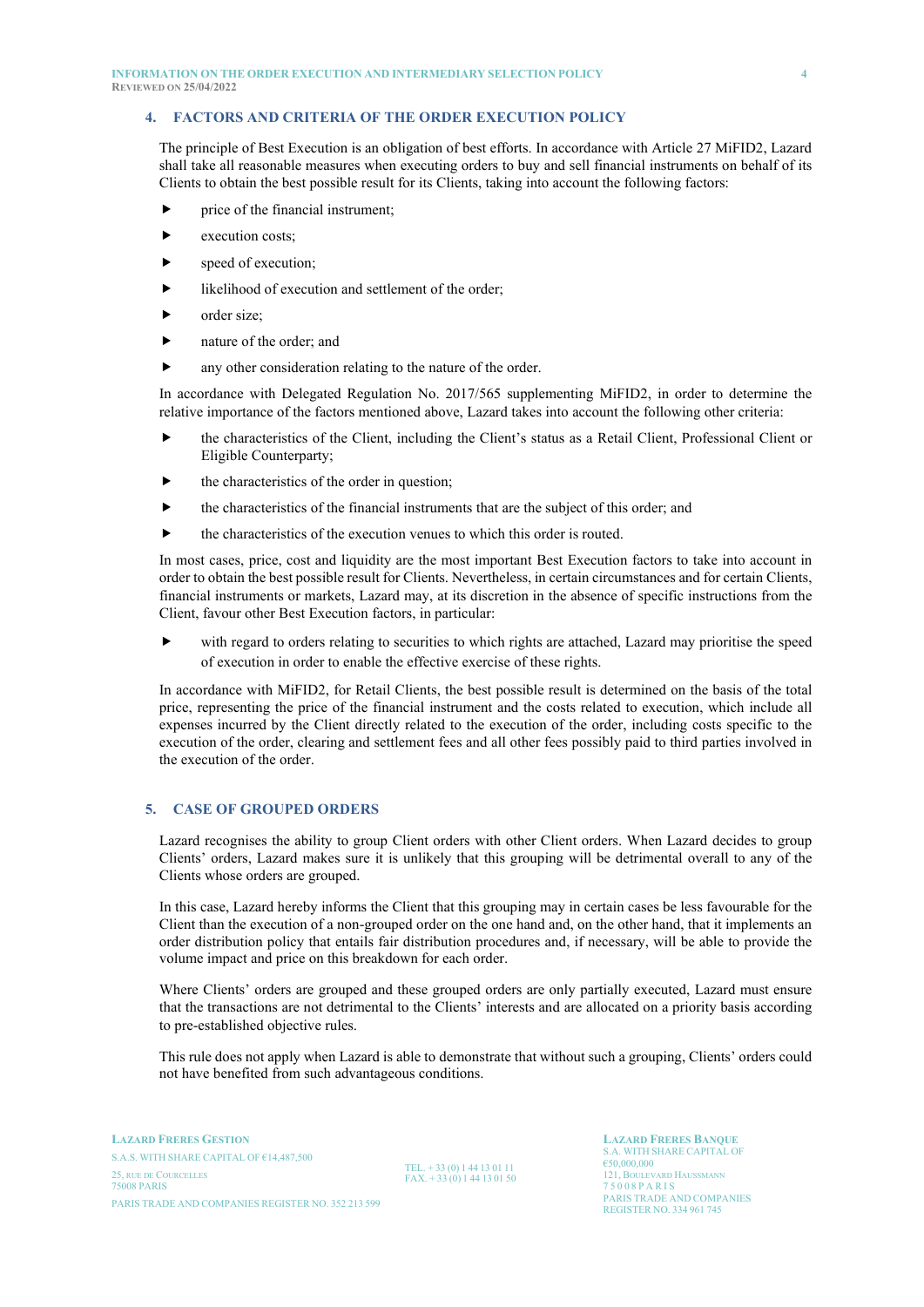**REVIEWED ON 25/04/2022**

In addition, Lazard has put procedures in place to prevent the reallocation of orders in a manner unfavourable to the Client.

### **6. SPECIFIC FEATURES OF THE INTERMEDIARY SELECTION POLICY**

When providing an order receipt and transmission service on behalf of third parties or as part of a portfolio management or UCI management service, Lazard transmits for execution to other entities orders resulting from its own decisions to trade financial instruments on behalf of its Client or a UCI, or orders transmitted to it by a Client.

Lazard is then required to comply with the obligation to act in the best interests of its Clients or the UCI it manages.

For each class of financial instruments, Lazard selects the entities to which the orders are transmitted for execution. The selected entities must have order execution mechanisms that allow Lazard to comply with its obligations when transmitting orders to these entities for execution.

Lazard evaluates as part of a "Broker Committee" the choice of entities to which it transmits orders for execution.

The list of main intermediaries/counterparties is available in Appendix 1.

On an annual basis, and no later than 30 April each year, Lazard publishes the list of the top five investment firms (in terms of trading volume) to which it transmitted orders during the previous year for each class of financial instruments, as well as summary information on the quality of execution obtained. Upon request from Clients or prospects, Lazard provides information on the entities with which the orders are placed.

When Clients have opened an account outside Lazard Frères Banque, Lazard may transmit, for execution by the Clients' external account keeper, orders resulting from its financial instrument trading decisions or orders received as part of the provision of an order receipt and transmission service. Orders will then be traded in accordance with the external account keeper's execution policy. Lazard periodically verifies the application and effectiveness of the external account keeper's policy to ensure that orders are executed in the interests of its Clients.

# **7. FEES AND BENEFITS**

Lazard refrains from structuring or charging its fees in a manner that introduces unfair discrimination between trading venues.

Lazard does not receive any benefit of any kind in connection with the routing of orders to a particular trading or execution venue that would be in breach of MiFID2 requirements relating to conflicts of interest or inducements.

## **8. REVIEW AND OVERSIGHT OF THE ORDER EXECUTION AND INTERMEDIARY SELECTION POLICIES**

Lazard reviews its Order Execution and Intermediary Selection Policies, as well as its order execution systems, every year and whenever a substantial change occurs that affects its ability to consistently obtain the best possible result for its Clients and the UCIs it manages.

In addition, Lazard regularly monitors the effectiveness of its Order Execution and Intermediary Selection Policies, as well as that of its order execution systems, in order to identify and address any gaps. In particular, Lazard regularly verifies:

 if the execution venues provided for in its policy enable it to obtain the best possible result for the Client or if it must make changes to its execution arrangements, taking into account, in particular, its regular assessment of the execution venues available for all products on

TEL. + 33 (0) 1 44 13 01 11  $FAX + 33(0)144130150$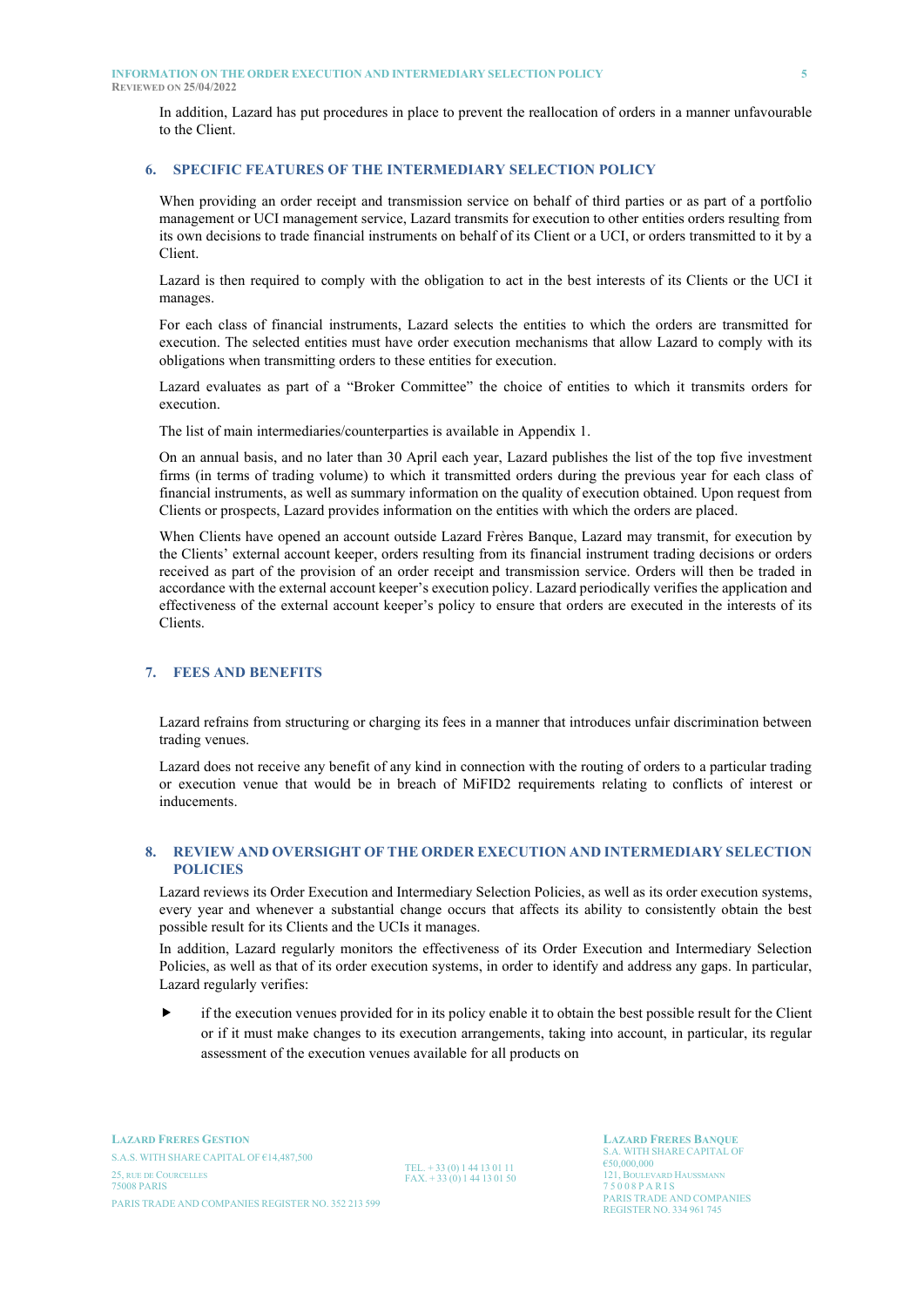**REVIEWED ON 25/04/2022**

which Lazard carries out transactions in order to identify those that will allow it, on a recurring basis, to obtain the best possible result when executing orders, and

► the quality of the entities selected as part of its Intermediary Selection Policy.

Any significant changes to the order execution procedures or the Order Execution or Intermediary Selection Policies shall be communicated in accordance with applicable regulations.

#### **9. CLIENT CONSENT AND INFORMATION**

Any transmission by a Client to Lazard of an order involving financial instruments shall constitute acceptance by said Client of the terms of the Order Execution and Intermediary Selection Policy.

Lazard must obtain the express prior consent of each Client before executing the Client's orders outside a regulated market or multilateral trading facility (MTF) when the orders relate to financial instruments admitted to trading on a regulated market or multilateral trading facility. The Client's attention is drawn to the fact that, in the absence of such express consent, Lazard will not be able to guarantee the implementation of the provisions of its Order Execution Policy enabling such orders to be executed, where applicable, outside a regulated market or multilateral trading facility.

Lazard responds to reasonable and proportionate requests for information that may be sent by Clients in connection with this Order Execution and Intermediary Selection Policy within a reasonable time frame. The Client is invited to contact his/her usual relationship manager in the event of any questions on this matter.

Information on the quality of execution on the trading platforms used by Lazard is available at the following links: [http://www.lazardfreresgestion.fr/FR/Mentions-legales\\_97.html](http://www.lazardfreresgestion.fr/FR/Mentions-legales_97.html)

**LAZARD FRERES GESTION** S.A.S. WITH SHARE CAPITAL OF  $614,487,500$ 25, RUE DE COURCELLES<br>
25, RUE DE COURCELLES<br>
25, OO A PARIS<br>
25, OO A PARIS<br>
25, OO A PARIS<br>
25, OO A PARIS<br>
25, OO A PARIS 75 0 0 8 P ARIS 2008 PARIS 2008 P ARIS 2008 P ARIS 2008 P ARIS 2008 P ARIS PARIS TRADE AND COMPANIES REGISTER NO. 352 213 599

TEL. + 33 (0) 1 44 13 01 11  $FAX. + 33(0)144130150$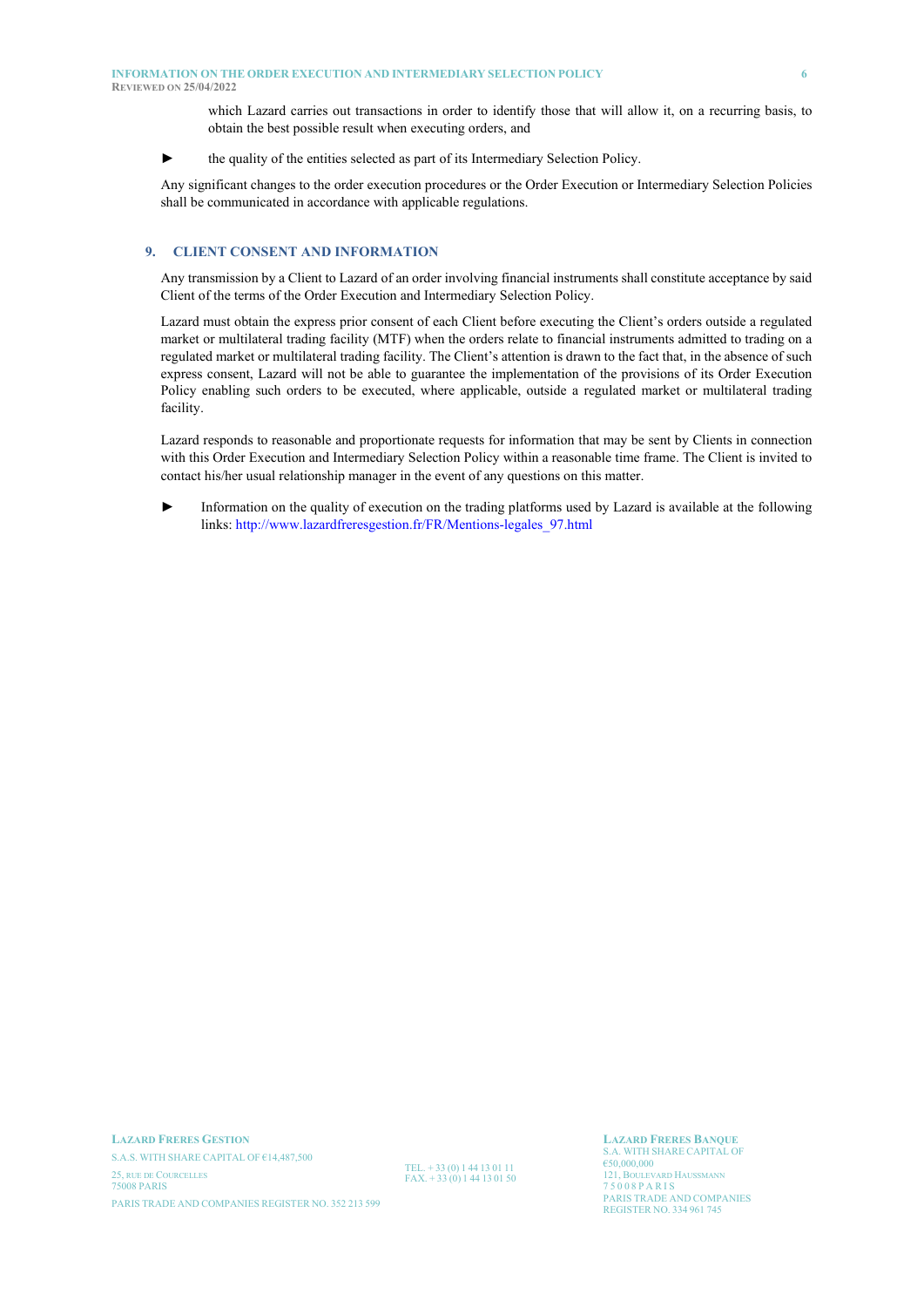#### **Appendix 1: List of main intermediaries/counterparties**

For equity products:

- KEPLER CHEUVREUX
- **INSTINET EUROPE LIMITED**
- CREDIT SUISSE SECURITIES LIMITED
- UBS LIMITED
- SMBC NIKKO CAPITAL MARKETS LIMITED
- CARNEGIE INVESTMENT BANK AB
- SKANDINAVISKA ENSKILDA BANKEN AB
- SOCIETE GENERALE
- STIFEL EUROPE BANK AG
- BARCLAYS CAPITAL SECURITIES LIMITED
- SANFORD C BERNSTEIN & CO LLC
- WILLIAM BLAIR & COMPANY LLC
- ODDO

For fixed income products (including convertibles):

- $\blacktriangleright$  BOA
- **P** MORGAN
- **JEFFERIES**
- GOLDMAN SACHS
- BARCLAYS

For CDS:

- $\blacktriangleright$  BNP
- JP MORGAN
- SG CIB
- GOLDMAN SACHS

**LAZARD FRERES GESTION** S.A.S. WITH SHARE CAPITAL OF  $€14,487,500$ 25, RUE DE COURCELLES<br>75008 PARIS PARIS TRADE AND COMPANIES REGISTER NO. 352 213 599

TEL. + 33 (0) 1 44 13 01 11  $FAX. + 33(0)144130150$  **LAZARD FRERES BANQUE** €50,000,000

121, BOULEVARD HAUSSMANN 15008 PARIS<br>PARIS TRADE AND COMPANIES<br>REGISTER NO. 334 961 745